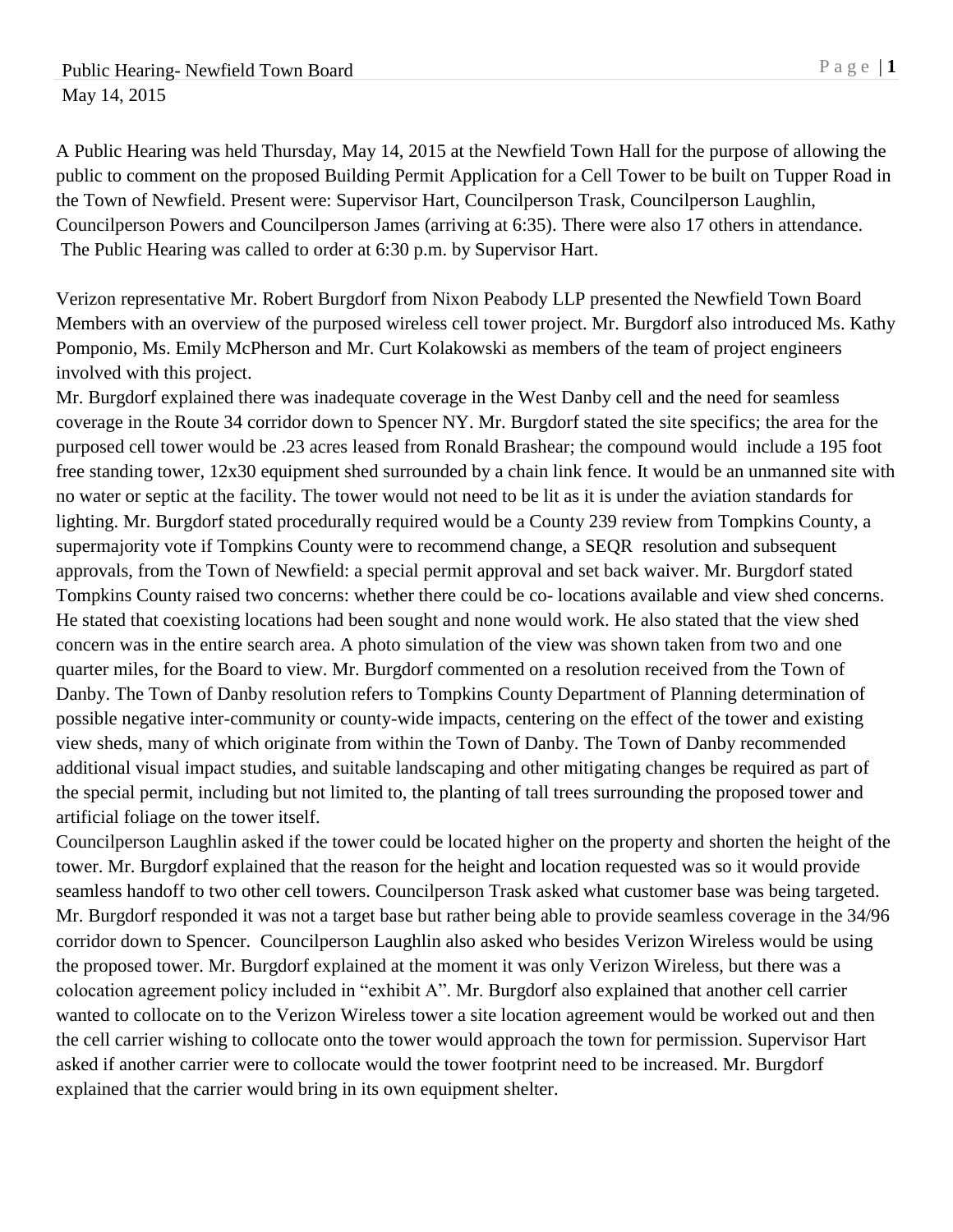## Public Comment:

*Ted Crane* from the Town of Danby agreed there was a lack of service in the area. Mr. Crane stated he would be able to see the area where the purposed tower would be located. He also feels there would be a visual impact and noted 2 errors in the application; mislabeled photos of the visual study do not include the west facing eastern ridge. Mr. Crane felt that the purposed tower would be an eye sore, for hikers on the Finger Lakes Trail as well. Mr. Crane agreed with Tompkins Counties comment that the purposed tower could become an inter municipal problem.

*George Kloppel* of Tupper Road feels the purposed tower would be above the horizon from his view point. While he is happy the tower will not be lit, but is concerned about future co-locations and the possibility of having to be lit. Mr. Kloppel stated his concern of its view from Thatcher's Pinnacles. While Mr. Kloppel appreciates the need, Mr. Kloppel stated he came prepared to support and general concern regarding visual mitigation.

Councilperson Laughlin asked if the base of the equipment could be seen driving south on Tupper Road from the road? Mr. Burgdorf answered,-no.

Attorney Hooks asked regarding the Local Town Law referring to visual impact analysis being prepared by a land scape architect registered with New York State. Mr. Burgdorf explained that was part of the package in the application. Attorney Hooks asked what would be the best visual migration offered: Mr. Burgdorf stated the tower would be unlit; it would be dull gray in color and landscape surrounding the base of the tower and the compound. Mr. Burgdorf commented that colocation was sought first

*Sharon Kelly* of Tupper Road supports the purposed cell tower project.

*Heather Kelly* of Tupper Road supports the purposed cell tower project.

Attorney Hooks asked what would be the best mitigation Verizon could offer the town: Mr. Burgdorf stated; no lights, dull gray in color and to land scape the base of the compound.

Supervisor Hart asked if colocation were requested would this change the height or shape of the tower: no. If another company were to apply for colocation, it would need to come before the Town Board for approval. *George Kloppell* commented that the local law required fire hydrants to be in place at the tower site. Attorney Hooks will look into that concern.

Attorney Hooks asked if a coordinated review would be needed: no as it was a single agency permitting. *Marie Terlizzy*: asked how the notice for the Public Hearing was put out: Town Clerk Karen Miller Kenerson responded there was a legal in the Ithaca Journal, Town website, letters to property owners in close proximity to the proposed tower site and discussion at a prior Board Meeting.

*Diana Bryant*: supports the proposed cell tower project

*Marie Terlizzy*: asked if native conifer could be used rather than Austrian Pine.

*Gundy Lee*: agreed with Ms.Terlizzy's request to use native trees for the compound mitigation. Mr. Burgdrof suggested that the Town add as a condition to plant 8-10 foot native trees for the evergreen screen.

Councilperson Laughlin asked how long the construction would take, opening up a concern for the Town's Road Preservation Law.

*Bob Seeley*: commented when fiberoptics were brought up Starks Road the road was left a mess. He wondered who would supervise the job.